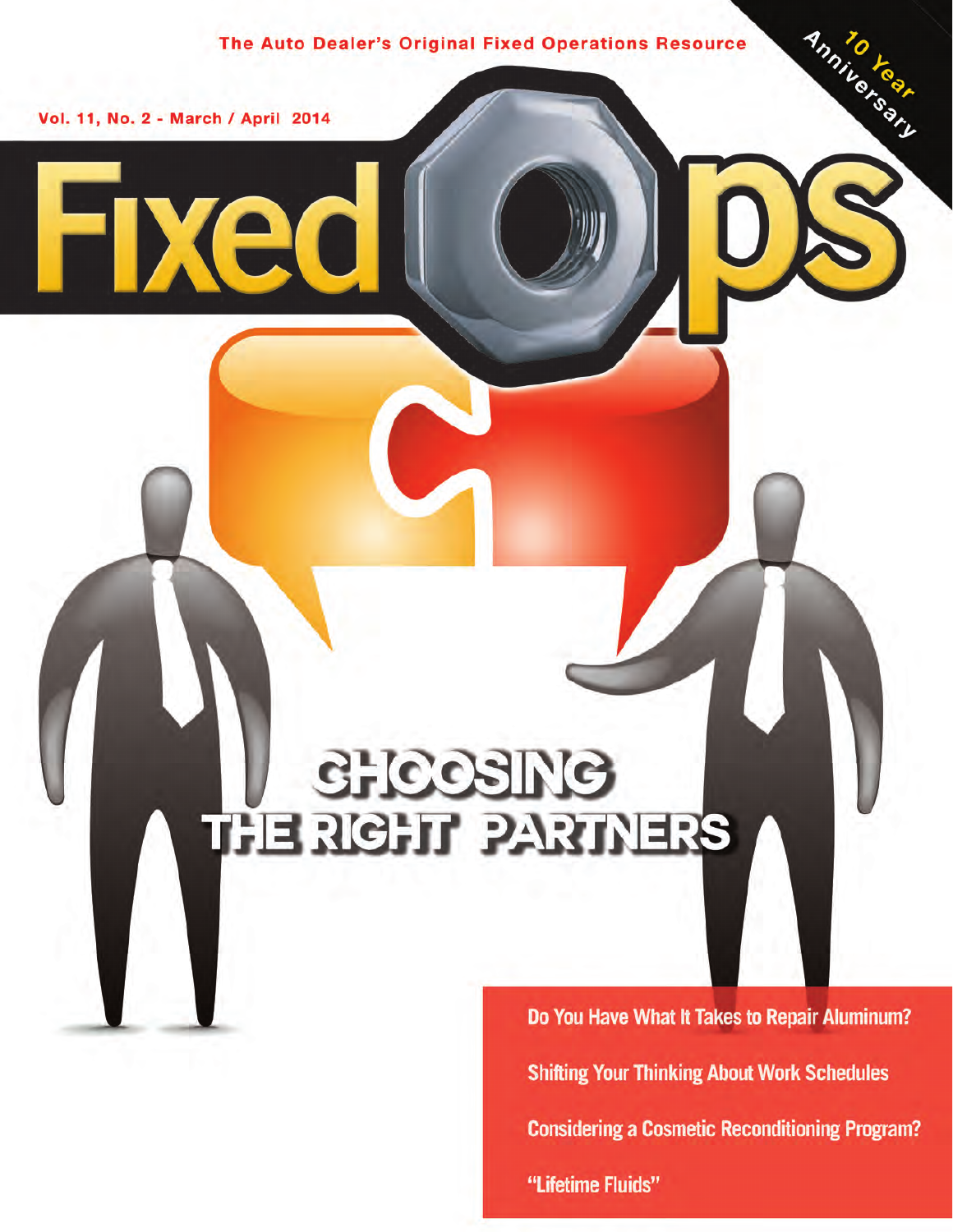## **GROW YOUR OIL CHANGE BUSINESS BY SERVING ECO-RESPONSIBLE CUSTOMERS**

### LEARNING FROM WHAT THE RESEARCH SHOWS

#### **BY CURT KNAPP**

Does your Service Department offer on its menu of services an option that's better for the environment? If not, you could be missing out on a proven way to add revenue, reach new eco-responsible customers, wow current customers and contribute to your dealership's sustainability efforts. Here's why, along with tips on adding green oil changes to your dealership's Service Department offerings.

#### **Green proof and profit**

Will customers purchase (or even pay more for) green oil changes? A couple of studies help answer this question. The first (the 2001 Mintel Green Living Report) found that 38 percent of adults 18+ almost always or regularly purchase 'green' products. The second study, conducted by Maslansky Research in 2011, found among consumers who wanted to protect the environment, they would pay an average of \$6.47 more per oil change. The most eco-responsible people said they would pay an average of \$12.50 more per oil change.

What would charging \$6 to \$12 more for an oil change do for your Service Department's bottom line? Of course, not every customer will choose or pay extra for an eco-friendly oil change. But the fact that your dealership offers this



"AMONG CONSUMERS WHO WANTED TO PROTECT THE ENVIRONMENT, THEY WOULD PAY AN AVERAGE OF \$6.47 MORE PER OIL CHANGE. THE MOST ECO-RESPONSIBLE PEOPLE SAID THEY WOULD PAY AN AVERAGE OF \$12.50 MORE PER OIL CHANGE."